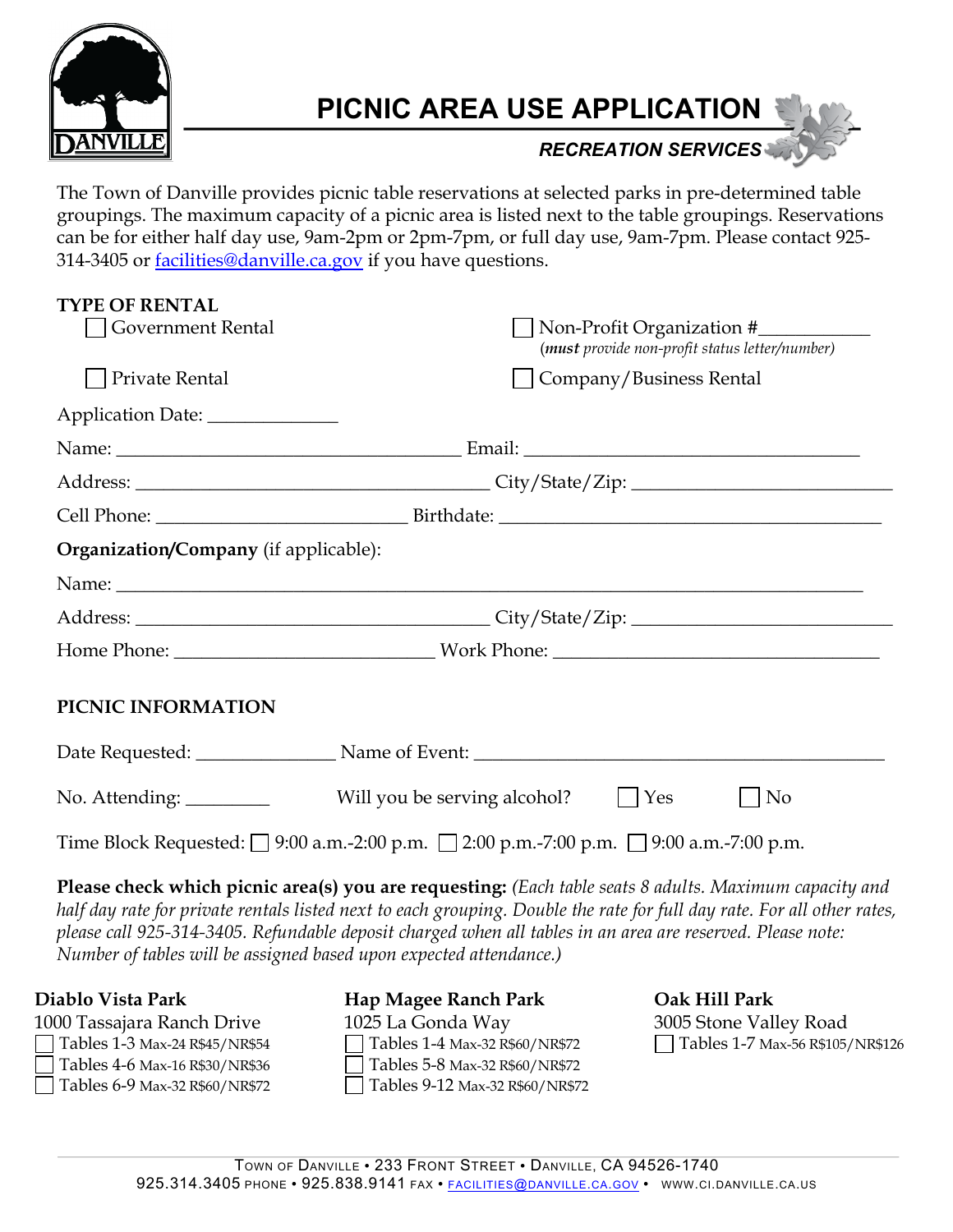# **Osage Station Park**

816 Brookside Drive Tables 1-7 Max-56 R\$105/NR\$126 Tables 8-11 Max-32 R\$60/NR\$72 Tables 12-13 Max-16 R\$30/NR\$36 Tables 14-21Max-64 R\$120/NR\$144

# **Sycamore Valley Park**

2101 Holbrook Drive *Lower Level*

Tables 1-5 Max-40 R\$75/NR\$90

Tables 6-7 Max-16 R\$30/NR\$36

Tables 8-12 Max-40 R\$75/NR\$90

| $\Box$ Tables 13-15 Max-24 R\$45/NR\$54  |  |  |
|------------------------------------------|--|--|
| Upper Level                              |  |  |
| Tables 16-22 Max-56 R\$105/NR\$126       |  |  |
| $\Box$ Tables 23-28 Max-48 R\$90/NR\$108 |  |  |

# **PICNIC AREA USE FEES**

All fees listed above are private rental fees. For all other fees, please call 925-314-3405. If all tables in one area are reserved, a refundable security deposit of \$100 will be included.

### **POLICIES AND PROCEDURES**

- Reservation request must be submitted at least seven (7) days in advance. Applications submitted under 7 days will not be processed.
- Renters are responsible to clean and sanitize tables before and after use.
- All current COVID-19 guidance (County, State, and/or Federal) needs to be followed. The Town of Danville reserves all right to cancel or modify reservations due to any changes in the health guidance.
- Each table grouping has the maximum capacity next to the group.
- Reservations will not be confirmed over the phone. Reservations are confirmed after full payment has been made and you have received an approved reservation permit.
- All play structures are currently open.
- No inflatable structures, jump houses, petting zoos or dunk tanks allowed in parks.
- Bocce courts are for bocce use only. Bikes, skateboards and other uses unrelated to bocce use are prohibited. Please bring your own Bocce Ball equipment.
- All outside cooking devices (taco carts, barbeques, hot plates, etc.) are prohibited in all Town maintained parks. Cooking is restricted to the park barbeques only.
- **Beer, wine, and champagne may be consumed only in picnic areas, and must be served with food. NO HARD LIQUOR ALLOWED**
- **The use of generators is prohibited.**
- **SMOKING IS PROHIBITED in all Town maintained parks.**
- **It is prohibited to paste, tack, glue or post any sign, placard, advertisement or inscription, or to erect any sign in the park.**
- **Selling, vending, or peddling items is prohibited.**
- **Use of amplification equipment is prohibited.**
- **Requests for exceptions to the policy must be submitted in writing no less than ten (10) business days prior to the rental date and receive written approval from the Recreation, Arts, and Community Services Director, or designee.**
- **NO REFUNDS on picnic reservations unless rained out.**